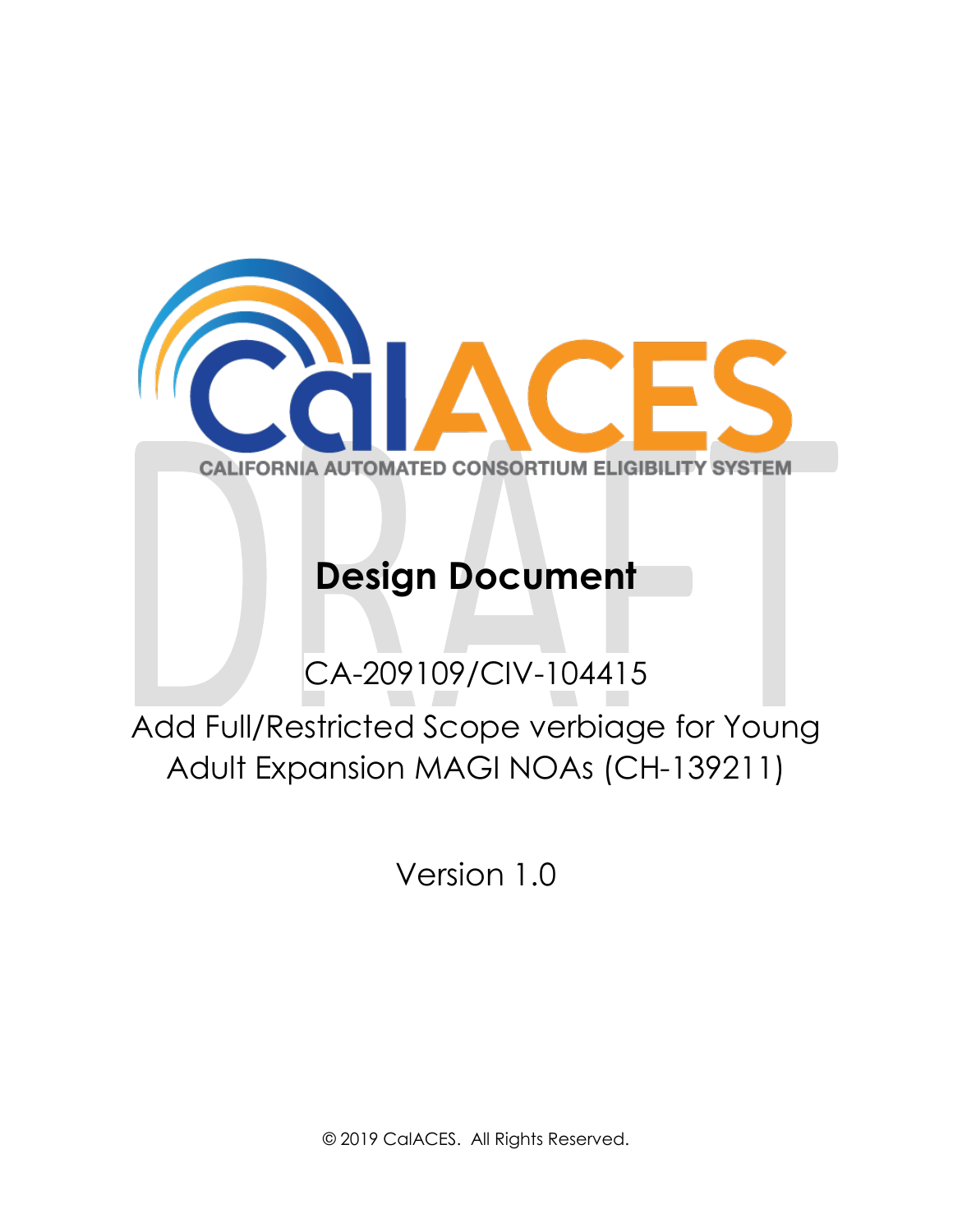|  |             | <b>DOCUMENT APPROVAL HISTORY</b> |
|--|-------------|----------------------------------|
|  |             | Prepared By   Nithya Chereddy    |
|  | Reviewed By |                                  |

| <b>DATE</b> | <b>DOCUMENT</b><br><b>VERSION</b> | <b>REVISION DESCRIPTION</b>         | <b>AUTHOR</b>   |
|-------------|-----------------------------------|-------------------------------------|-----------------|
| 06/24/2019  | 0. ا                              | Initial version                     | Nithya Chereddy |
| 08/22/2019  |                                   | Updated Spanish verbiage for<br>CIV | Nithya Chereddy |
|             |                                   |                                     |                 |
|             |                                   |                                     |                 |
|             |                                   |                                     |                 |

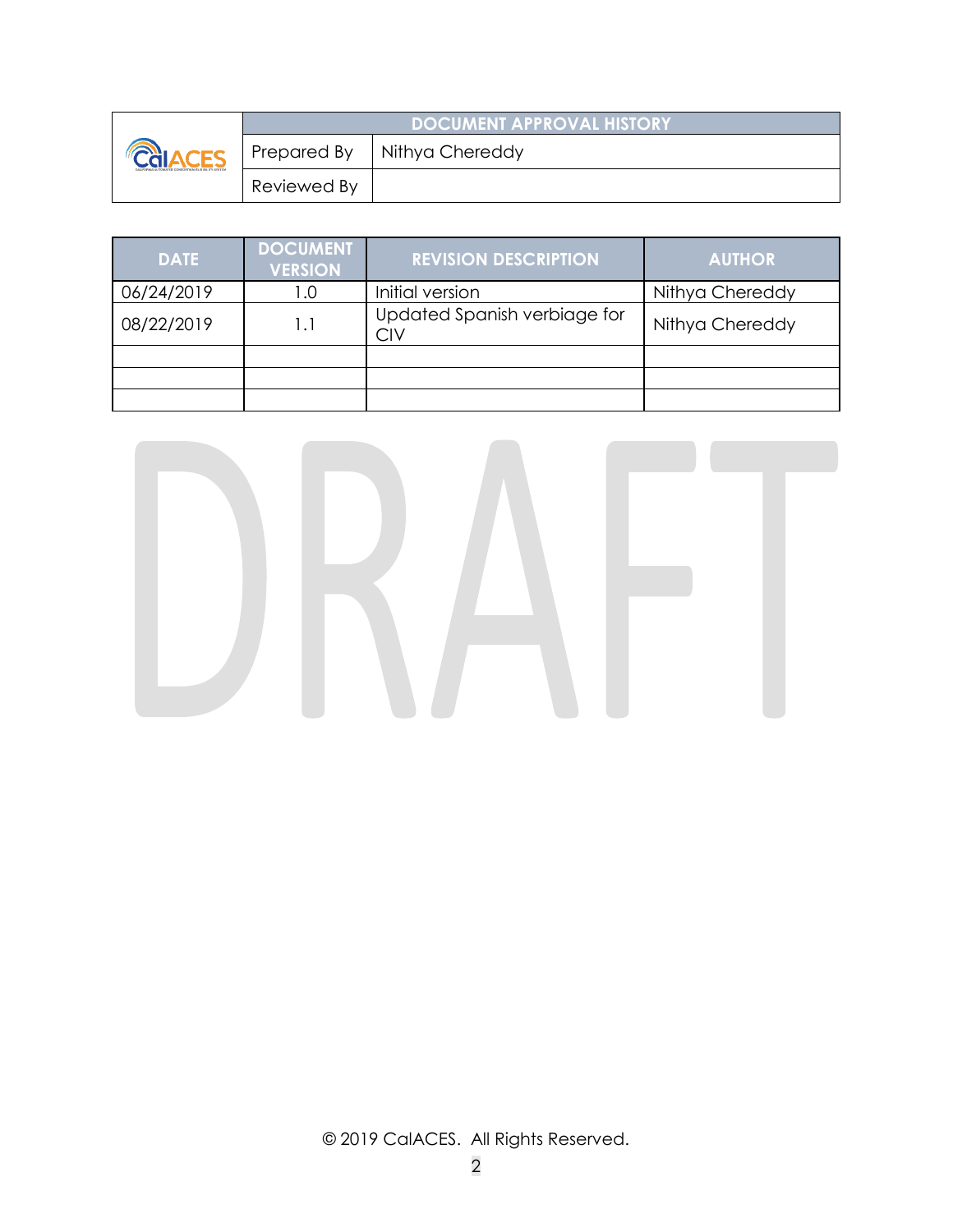## **Table of Contents**

| $\mathbf{1}$   |     |                                                                                 |  |
|----------------|-----|---------------------------------------------------------------------------------|--|
|                | 1.1 |                                                                                 |  |
|                | 1.2 |                                                                                 |  |
|                | 1.3 |                                                                                 |  |
| 2              |     |                                                                                 |  |
|                | 2.1 |                                                                                 |  |
|                |     | 2.1.1                                                                           |  |
|                |     |                                                                                 |  |
| 3              |     |                                                                                 |  |
| $\overline{4}$ |     |                                                                                 |  |
|                | 4.1 |                                                                                 |  |
| 5              |     |                                                                                 |  |
|                | 5.1 | the contract of the contract of the contract of the contract of the contract of |  |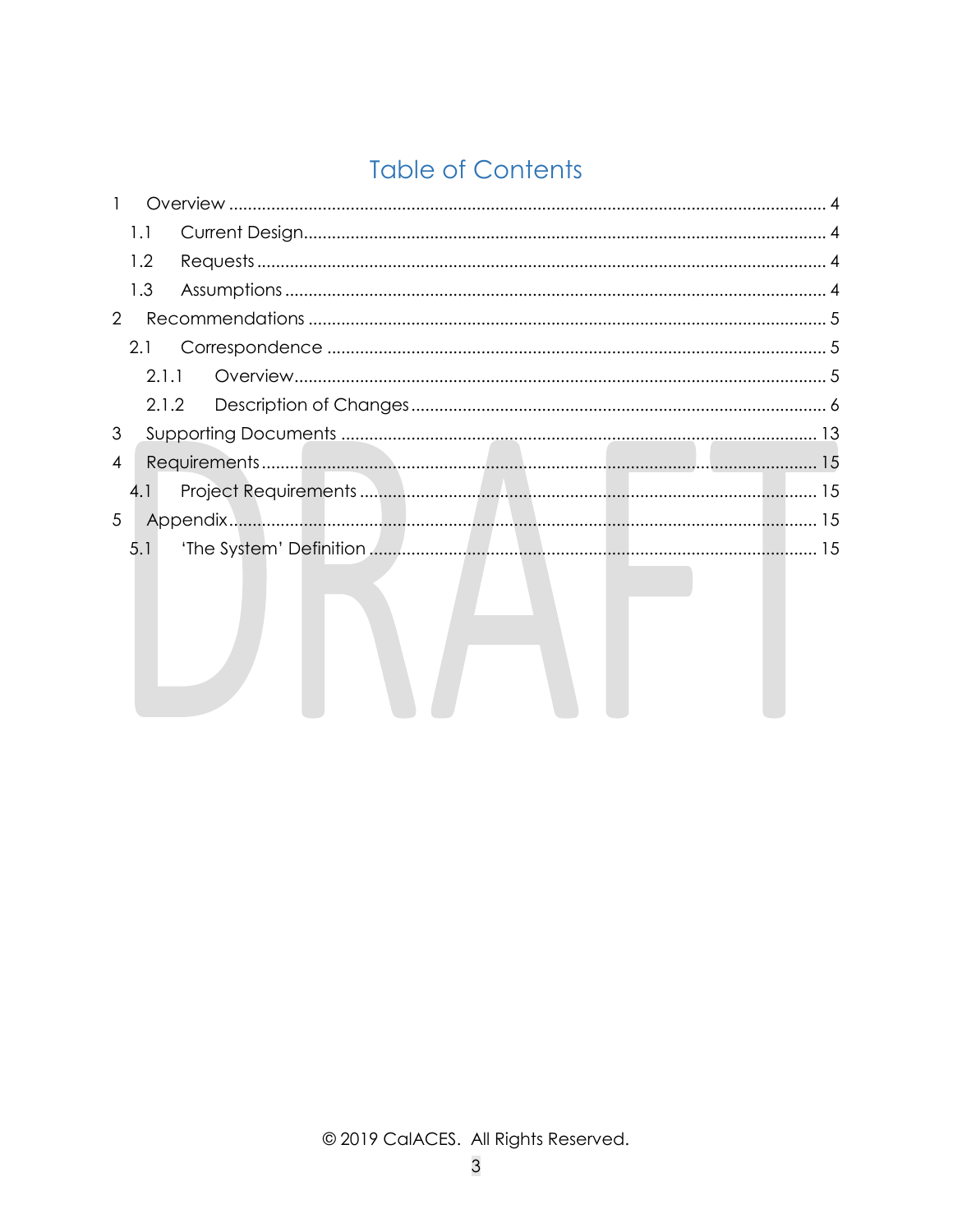## <span id="page-3-0"></span>**1 OVERVIEW**

SCRs CA-206941/ CIV-103662 implemented the CalHEERS eHIT: Young Adult Expansion 19 to 25 Years of Age (CH-139211) effort. These SCRs updated the system to grant full scope Medi-Cal to eligible young adults 19-25 years of age, inclusive, regardless of citizenship or immigration status.

## <span id="page-3-1"></span>**1.1 Current Design**

When the system grants full scope/ restricted scope to MAGI participants, a NOA is generated which explains their eligibility for the approval or change of the scope.

The NOA generated for the Young Adult Expansion scenarios currently does not have the updated verbiage.

## <span id="page-3-2"></span>**1.2 Requests**

Effective date the existing full scope or restricted scope fragments to populate if the NOA is generated prior to Young Adult Expansion Start date or benefit month begin date is prior to the Young Adult Expansion effective date.

Populate the new State provided fragments on the NOA if the NOA is generated on or after the Young Adult Expansion Start Date and the benefit month is on or after the Young Adult Expansion effective date.

### <span id="page-3-3"></span>**1.3 Assumptions**

- 1) These SCRs will be implemented with the ability to modify the start date and benefit month effective date based on DHCS guidance. As of the design of this SCR, DHCS provided the start date of 11/20/2019, and the effective date of the policy change as 01/01/2020.
- 2) There will be no changes to Non-MAGI full scope and/or restricted scope fragments with this SCR. SCRs CA-209232 CIV-104457 will introduce the new Non-MAGI fragments for YAE.
- 3) The newly added MAGI fragments will be available only in English and Spanish with this effort. Threshold will be added with the SCRs CA-209956 CIV-104826.
- 4) The existing NOAs will continue to generate in the threshold languages if all fragments on a NOA are available in that language (existing framework in LRS and C-IV).
- 5) **CIV -** The state provided verbiage had been updated to match CIV's current functionality.

Example update: We counted your <Person>'s household size and income to make our decision.

- 6) **CIV-** MAGI regulations verbiage has been removed from the State Provided verbiage as CIV can use the existing MAGI regulations fragment.
- 7) **LRS –** The following update has been made to the 2nd sentence in MAGI regulations section of the State provided verbiage as Hearing rights are on the back of the first page of the Notice. The updated verbiage matches the existing verbiage.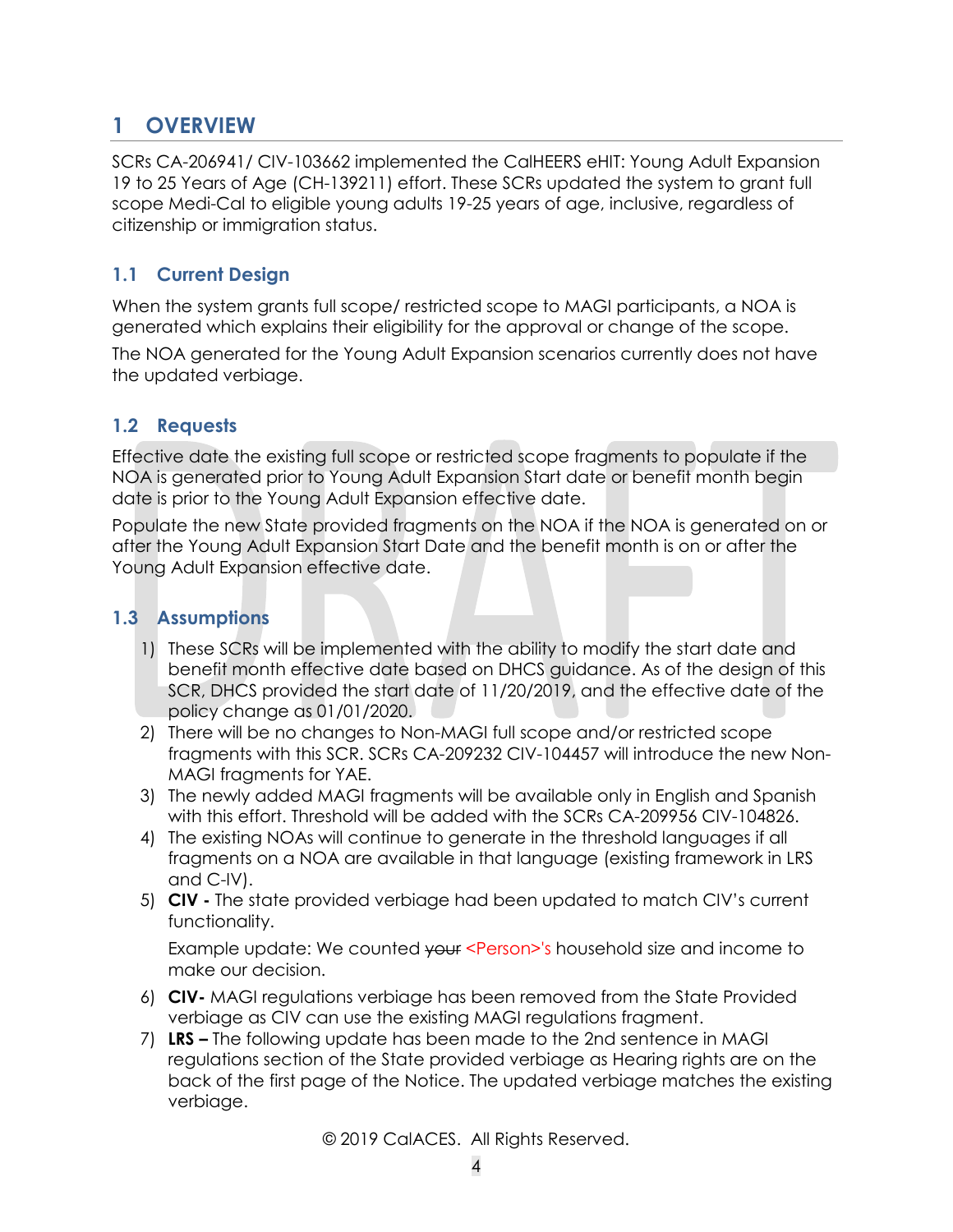- a. If you think we made a mistake, you can appeal. See "Your Hearing Rights" on the last page on the back of the first page of this notice to learn how to appeal.
- 8) **CIV -** The following CIV MAGI full scope/restricted scope fragments which populate on the NOAs if the Benefit Month Begin Date is prior to SB 75 effective date, which contain no reference to age, will continue to generate as per existing functionality.
	- a. MSG\_MAGI\_RETRO\_RESTRICTED\_APPROVAL
	- b. MSG\_MAGI\_RESTRICTED\_APPROVAL
	- c. MSG\_MAGI\_FULL\_TO\_RESTRICTED\_BENEFIT\_CHANGE
	- d. MSG\_MAGI\_RESTRICTED\_TO\_FULL\_BENEFIT\_CHANGE
		- i. Note: LRS does not have the corresponding fragments without age reference.
- 9) **CIV -** MAGI messages on the NOA are ordered to have the following fragments added at the end of the individual action messages.
	- a. MSG\_MAGI\_INFORMATION\_MESSAGE
	- b. MSG\_MAGI\_APPROVAL\_OR\_CHANGE\_ REGULATION

Note: The existing rule \_325MAGIMessages has the ordering logic for MAGI messages.

- 10) One-time batches to reevaluate Medi-Cal for young adults age 19-25, inclusive, from restricted scope Medi-Cal to full scope Medi-Cal will be addressed in SCRs CA-208241/CIV-104022 in a future release based on DHCS guidance. The SCRs will provide lists of any processing exceptions to the County for follow-up.
- 11)Medi-Cal age batches will be modified due to Young Adult Expansion. The age 19 and age 21 Medi-Cal batches will be updated and a new age 26 batch to re-evaluate young adults turning age 26 will be addressed in SCRs CA-207950/CIV-103874 in a future release. Existing reports regarding age batch processing will be updated according to the changes implemented with these age batches.
- 12) **LRS:** Per existing system functionality, GEN 1365 will be added to all the envelopes mailed to the customer.
- 13)**CIV:** Per existing system functionality, GEN 1365 will be attached to the NOA if the Primary language is other than English or Spanish and "Correspondence in English" is set to Yes.

## <span id="page-4-0"></span>**2 RECOMMENDATIONS**

#### <span id="page-4-2"></span><span id="page-4-1"></span>**2.1 Correspondence**

#### **2.1.1 Overview**

1. Effective date the existing full scope or restricted scope fragments to populate if the NOA is generated prior to Young Adult Expansion Start date or benefit month begin date is prior to the Young Adult Expansion effective date.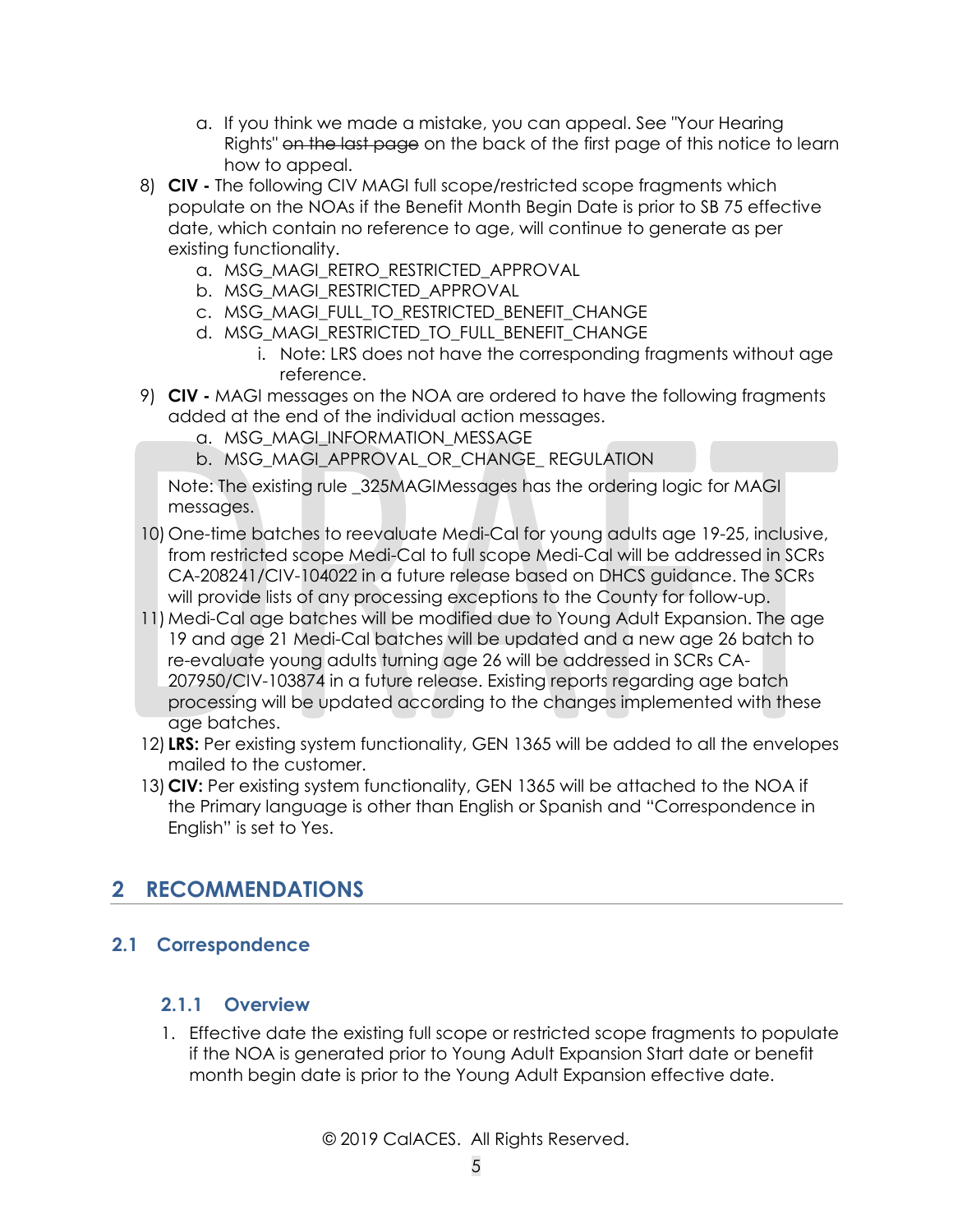**Example:** Following are the scenarios where the existing fragments are populated on the NOA

- o NOA is generated before the Young Adult Expansion Start date
- o Benefit Month begin date is prior to 01/01/2020

Note: The trigger condition to check for NOA generation date will be removed if the trigger becomes invalid after the DHCS provides the final YAE start date.

- 2. Add the new State provided fragments to the system to populate on the NOA if the NOA is generated on or after the Young Adult Expansion Start Date and the benefit month is on or after the Young Adult Expansion effective date. **Example:** Following are the scenarios where the new fragments are populated on the NOA.
	- o NOA is generated on 11/20/2019 or later for the benefit month begin date of 01/01/2020 or later
- 3. CIV Suppress the MSG\_MAGI\_INFORMATION\_MESSAGE on the NOA if the new Restricted-Scope Retro Approval or Restricted-Scope Approval are generated, as the new fragments has the MAGI information message verbiage.
- 4. CIV Order the messages on the MAGI NOA to populate the new MAGI fragments before the MAGI regulations fragment.

## <span id="page-5-0"></span>**2.1.2 Description of Changes**

#### **2.1.2.1 Effective date Existing Fragments**

Effective date the following fragments/NOAs to populate on the NOA if the NOA is generated prior to Young Adult Expansion Start date or benefit month begin date is prior to the Young Adult Expansion effective date.

| <b>C-IV Fragments</b>                                | <b>Rules to Update</b>                          |
|------------------------------------------------------|-------------------------------------------------|
| MSG_MAGI_RETRO_RESTRICTED_APPROVAL_<br><b>DATED</b>  | _700RetroMAGIRestrictedScopeApprovalMe<br>ssage |
| MSG MAGI RESTRICTED APPROVAL DATED                   | _700MAGIRestrictedScopeApprovalMessage          |
| MSG MAGI FULL TO RESTRICTED BENEFIT CH<br>ANGE DATED | 700MAGIFullToRestrictedScopeMessage             |
| MSG MAGI RESTRICTED TO FULL BENEFIT CH<br>ANGE DATED | _700MAGIRestrictedToFullScopeMessage            |

| <b>LRS Fragments</b>             | <b>Rules to Update</b>                    |
|----------------------------------|-------------------------------------------|
| H_AP_RESTRICTED_SCOPE_RETRO_H906 | _700MagiRetroApprovals (Fragment Id 7008) |
| H_AP_RESTRICTED_SCOPE_APP_H907   | _700MagiAprovals (Fragment ID 7009)       |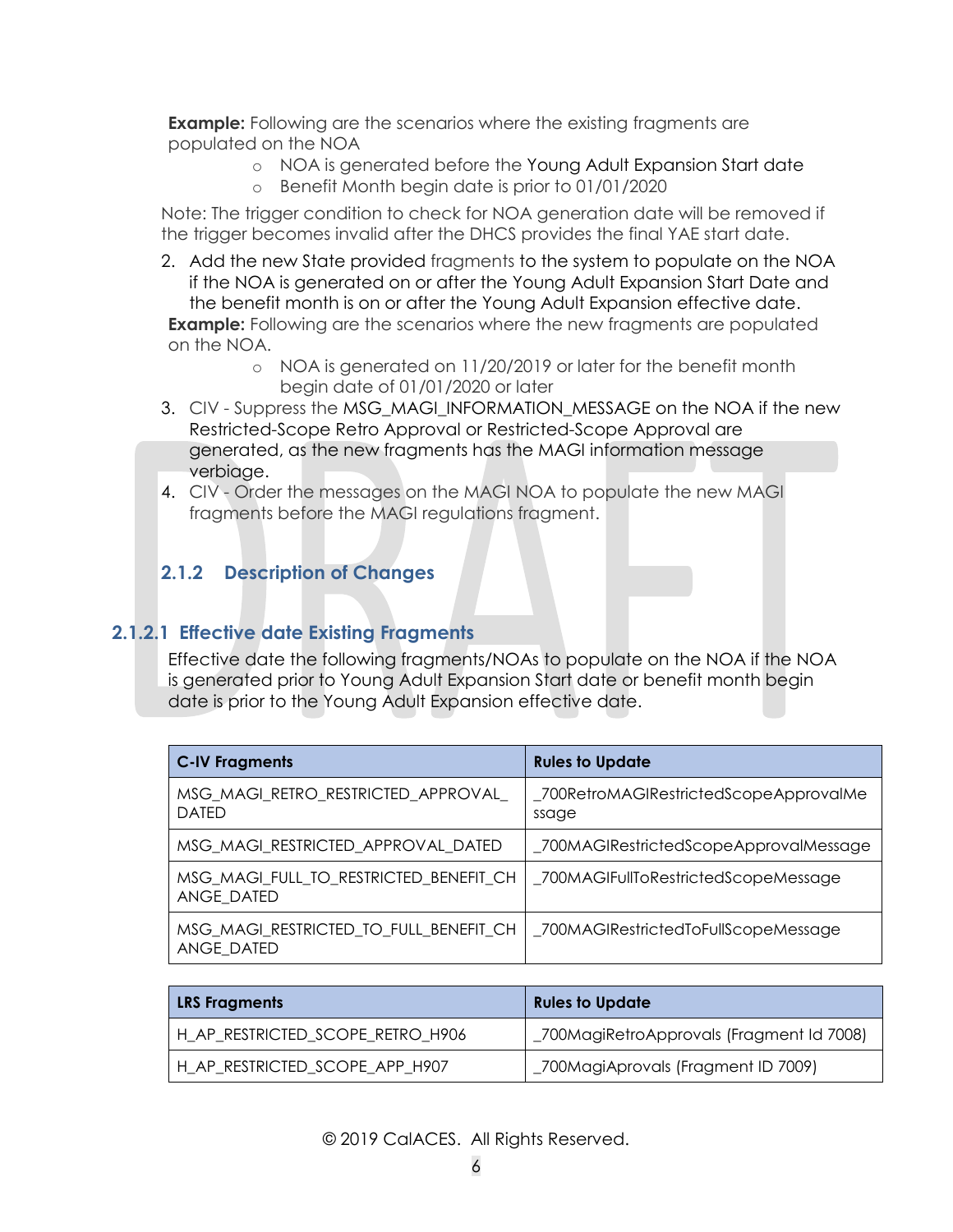| H_CH_FULL_SCOPE_TO_RESTRICTED_SCOPE_H   _700MagiScopeChanges (Fragment ID 7027)<br>80 <sup>-</sup> |  |
|----------------------------------------------------------------------------------------------------|--|
| H_CH_RESTRICTED_SCOPE_TO_FULL_SCOPE_H   _700MagiScopeChanges (Fragment ID 7028)<br>802             |  |

- Supporting Documents #1 through #4 have the updated FDDs for LRS. The updates are highlighted.
- Supporting Document #9 has the existing fragments verbiage.

#### **2.1.2.2 Add New MAGI Fragments**

Generate the new fragments on the NOA if the NOA is generated on or after the Young Adult Expansion Start Date and the benefit month is on or after the Young Adult Expansion Effective Date.

**Note:** The existing trigger conditions to generate the NOA/fragment for Retro restricted scope approval, Restricted scope approval, Full scope to restricted scope change or Restricted scope to full scope change will remain the same for the new fragments. The update is to only effective date the existing fragments and populate the new fragments if the NOA is generated after the Young Adult Expansion Start Date and the benefit month is on or after the Young Adult Expansion Effective Date.

• Supporting Documents #5 through #8 are the FDDs for newly added fragments.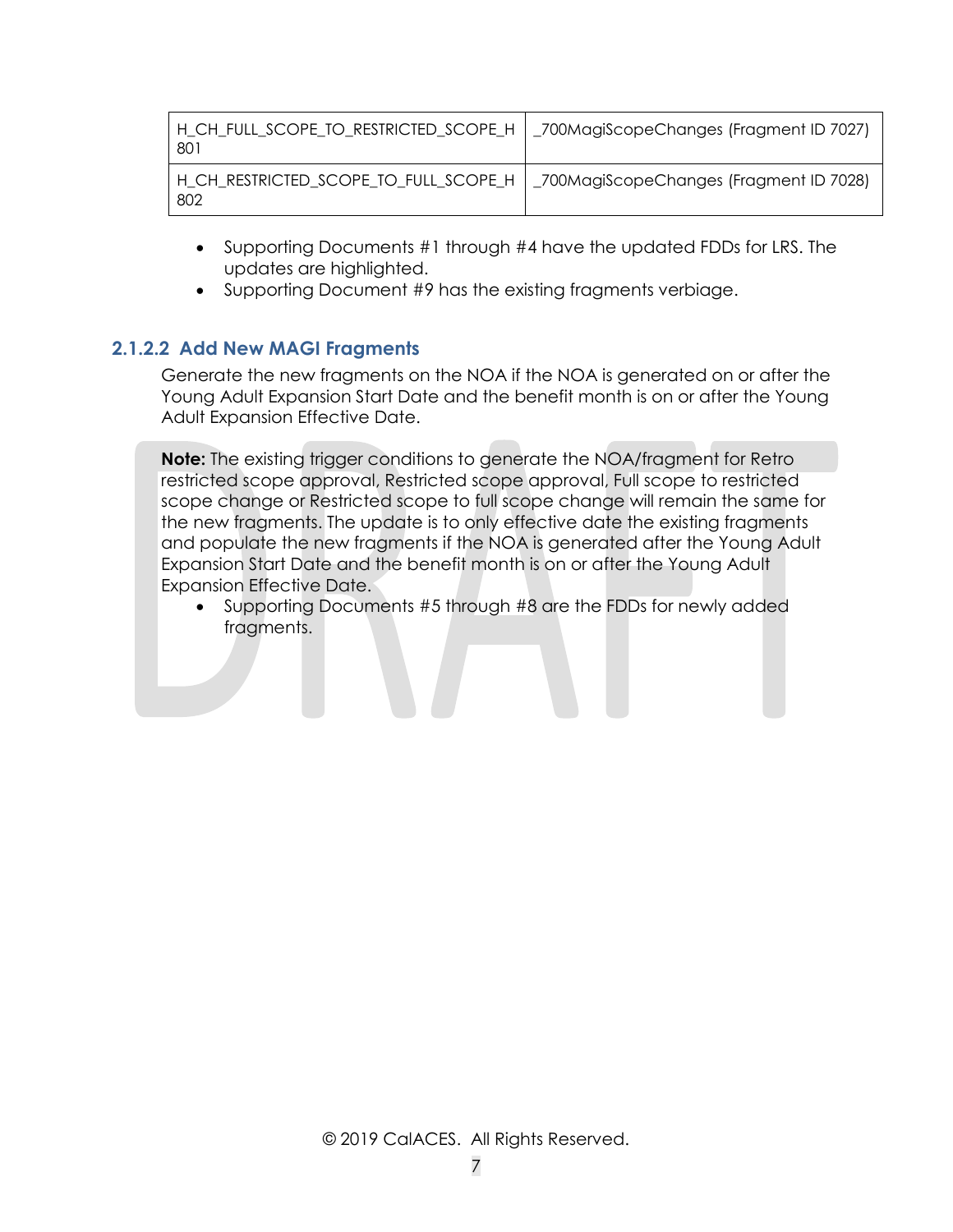## **2.1.2.3 Add new Fragment Text and Variable Population**

Following is the verbiage and variable population for the newly added fragments.

Note: LRS - The variables HouseholdSize, MagiIncome, MagiIncomeLimit can be populated from MAGI Determination using the getMAGIDetermination method similar to existing fragment data population.

| <b>CIV</b>                                                                                                                                                                                                                                                                                                                                                                                                                                                                                                                                                                                                                                                                                                                                                                                                                                                                                                                                                                                                                     | <b>LRS</b>                                                                                                                                                                                                                                                                                                                                                                                                                                                                                                                                                                                                                                                                                                                                                                                                                                                    |
|--------------------------------------------------------------------------------------------------------------------------------------------------------------------------------------------------------------------------------------------------------------------------------------------------------------------------------------------------------------------------------------------------------------------------------------------------------------------------------------------------------------------------------------------------------------------------------------------------------------------------------------------------------------------------------------------------------------------------------------------------------------------------------------------------------------------------------------------------------------------------------------------------------------------------------------------------------------------------------------------------------------------------------|---------------------------------------------------------------------------------------------------------------------------------------------------------------------------------------------------------------------------------------------------------------------------------------------------------------------------------------------------------------------------------------------------------------------------------------------------------------------------------------------------------------------------------------------------------------------------------------------------------------------------------------------------------------------------------------------------------------------------------------------------------------------------------------------------------------------------------------------------------------|
| You asked us to check if <person> could get Medi-Cal to<br/>cover <person>'s bills for any of the three months before<br/><person> applied. <person> qualified for restricted scope<br/>Medi-Cal in <benefitmonth> because <person> is 26 or<br/>older and you did not send us proof of U.S. citizenship or<br/>satisfactory immigration status for Medi-Cal purposes.<br/>Restricted scope Medi-Cal only covers emergency<br/>services, pregnancy related services such as prenatal<br/>care, labor, delivery, and postpartum care, and long-term<br/>care service. If you are not sure if a service is covered by<br/>restricted scope Medi-Cal, ask <person>'s medical<br/>provider. You may get or may have already received<br/>other notices about <person>'s eligibility for other time<br/>periods. This notice is only telling you that <person> got<br/>restricted scope Medi-Cal coverage for <benefitmonth>.</benefitmonth></person></person></person></person></benefitmonth></person></person></person></person> | You asked us to check if you could get Medi-Cal to cover<br>your bills for any of the three months before you applied.<br>You qualified for restricted scope Medi-Cal in<br>{BenefitMonth} because you are 26 or older and you did<br>not send us proof of U.S. citizenship or satisfactory<br>immigration status for Medi-Cal purposes. Restricted scope<br>Medi-Cal only covers emergency services, pregnancy<br>related services such as prenatal care, labor, delivery, and<br>postpartum care, and long-term care service. If you are not<br>sure if a service is covered by restricted scope Medi-Cal,<br>ask your medical provider. You may get or may have<br>already received other notices about your eligibility for<br>other time periods. This notice is only telling you that you got<br>restricted scope Medi-Cal coverage for {BenefitMonth}. |
| If you have proof of <person>'s citizenship and immigration<br/>status that you can give us now, or want to let us know you<br/>are having problems getting <person>'s document, please<br/>call your county worker at the number listed on this notice.<br/><person>'s benefits may change from restricted scope to<br/>full scope when you provide us with <person>'s documents.<br/>Full scope benefits allow you to see a doctor for all of your<br/>medical needs.</person></person></person></person>                                                                                                                                                                                                                                                                                                                                                                                                                                                                                                                    | If you have proof of your citizenship and immigration status<br>that you can give us now, or want to let us know you are<br>having problems getting your document, please call your<br>county worker at the number listed on this notice. Your<br>benefits may change from restricted scope to full scope<br>when you provide us with your documents. Full scope<br>benefits allow you to see a doctor for all of your medical<br>needs.                                                                                                                                                                                                                                                                                                                                                                                                                      |
| We counted <person>'s household size and income to<br/>make our decision.</person>                                                                                                                                                                                                                                                                                                                                                                                                                                                                                                                                                                                                                                                                                                                                                                                                                                                                                                                                             | We counted your household size and income to make our<br>decision.                                                                                                                                                                                                                                                                                                                                                                                                                                                                                                                                                                                                                                                                                                                                                                                            |
|                                                                                                                                                                                                                                                                                                                                                                                                                                                                                                                                                                                                                                                                                                                                                                                                                                                                                                                                                                                                                                | For Medi-Cal, your household size is {Household Size} and<br>your monthly household income is {Magilncome}. The<br>monthly Medi-Cal income limit for your household size is<br>{MagilncomeLimit}. Your income is below this limit, so you<br>qualify for Medi-Cal. You received restricted scope Medi-<br>Cal because you did not provide proof of your U.S.<br>citizenship or satisfactory immigration status.                                                                                                                                                                                                                                                                                                                                                                                                                                               |
|                                                                                                                                                                                                                                                                                                                                                                                                                                                                                                                                                                                                                                                                                                                                                                                                                                                                                                                                                                                                                                | {MagiRegulation} is the Regulation or law we relied on for<br>this decision. If you think we made a mistake, you can<br>appeal. See "Your Hearing Rights" on the back of the first<br>page of this notice to learn how to appeal. You have only                                                                                                                                                                                                                                                                                                                                                                                                                                                                                                                                                                                                               |

#### **2.1.2.3.1 Restricted-Scope Retro Approval**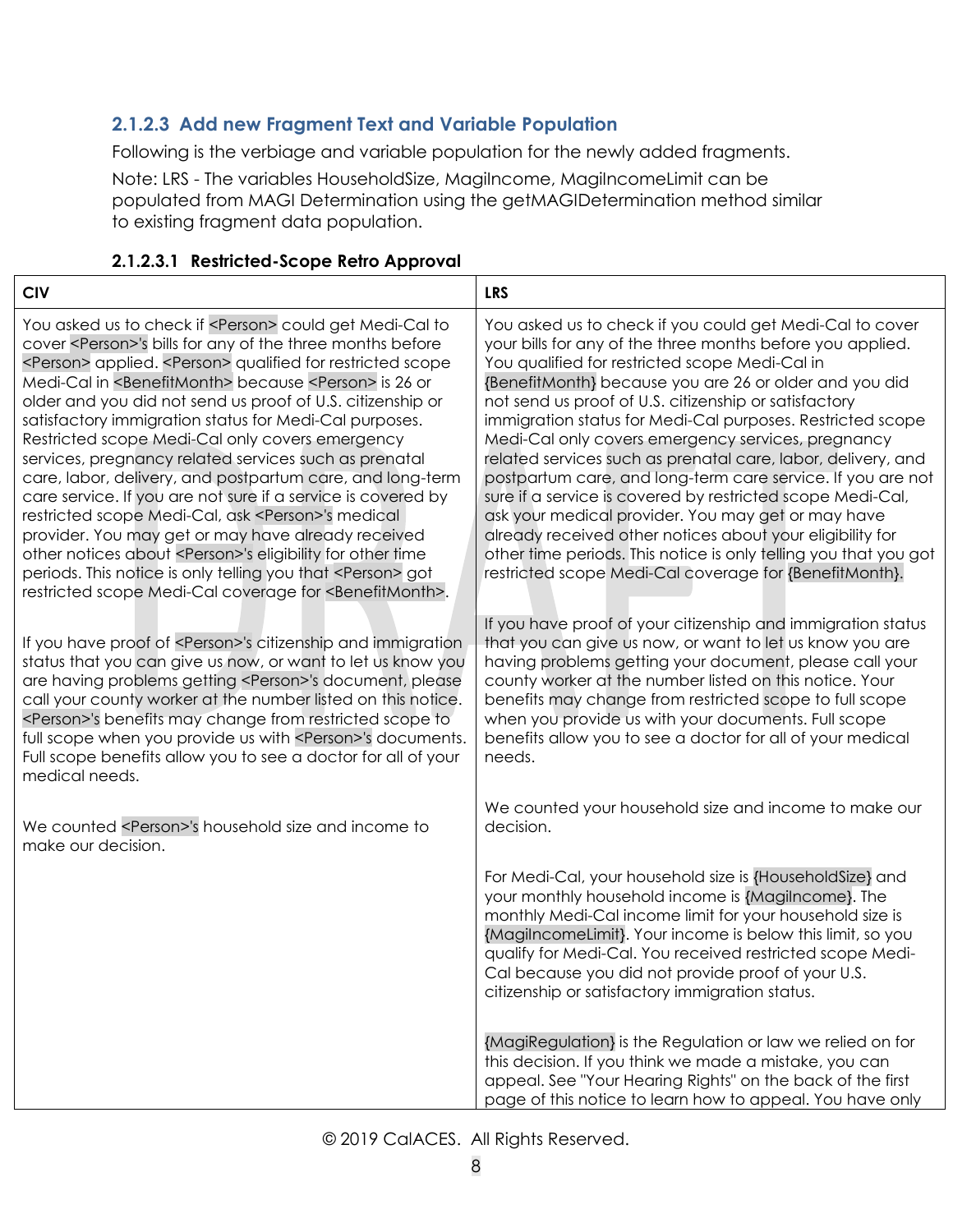| 90 days to ask for a hearing. The 90 days started the day<br>after the date on this notice. |
|---------------------------------------------------------------------------------------------|

| CIV/LRS      | <b>Variable Name</b> | Data population                                                                                                                             |  |
|--------------|----------------------|---------------------------------------------------------------------------------------------------------------------------------------------|--|
| CIV Specific | Person               | Name of the person associated to the action                                                                                                 |  |
| CIV & LRS    | <b>BenefitMonth</b>  | The approved retro month in the format of MM/YYYY                                                                                           |  |
| LRS Specific | HouseholdSize        | Number of family members used in determining MAGI Medi-<br>Cal eligibility                                                                  |  |
| LRS Specific | Magilncome           | Modified Adjusted Gross Income for the Customer's<br>household used in determining MAGI Medi-Cal eligibility in<br>the format of "\$500.00" |  |
| LRS Specific | MagilncomeLimit      | Maximum Modified Adjusted Gross Income limit for the<br>household in the format of "\$4,000.00"                                             |  |
| LRS Specific | MagiRegulation       | Rules defined by Federal/State by AID code                                                                                                  |  |

**2.1.2.3.1.1 Variable Population**

## **2.1.2.3.2 Restricted Scope Approval**

| <b>CIV</b>                                                                                                                                                                                                                                                                                                                                                                                                                                                                                                                                                                                                                                                                                                                                                                                                                                                                             | <b>LRS</b>                                                                                                                                                                                                                                                                                                                                                                                                                                                                                                                                                                                                                                                                                                                                                                                         |
|----------------------------------------------------------------------------------------------------------------------------------------------------------------------------------------------------------------------------------------------------------------------------------------------------------------------------------------------------------------------------------------------------------------------------------------------------------------------------------------------------------------------------------------------------------------------------------------------------------------------------------------------------------------------------------------------------------------------------------------------------------------------------------------------------------------------------------------------------------------------------------------|----------------------------------------------------------------------------------------------------------------------------------------------------------------------------------------------------------------------------------------------------------------------------------------------------------------------------------------------------------------------------------------------------------------------------------------------------------------------------------------------------------------------------------------------------------------------------------------------------------------------------------------------------------------------------------------------------------------------------------------------------------------------------------------------------|
| <person> has been approved for only restricted scope<br/>Medi-Cal because <person> is 26 or older and you did not<br/>send us proof of U.S. citizenship or satisfactory immigration<br/>status for Medi-Cal purposes. California law covers full<br/>scope Medi-Cal only for individuals who are under age 26<br/>and who do not have or cannot provide proof of<br/>citizenship or satisfactory immigration status. Because<br/><person> is above the age limit, <person> only qualifies for<br/>restricted scope Medi-Cal. Restricted scope Medi-Cal only<br/>covers emergency services, pregnancy related services<br/>such as prenatal care, labor, delivery, and postpartum<br/>care, and long-term care service. If you are not sure if a<br/>service is covered by restricted scope Medi-Cal, ask<br/><person>'s medical provider.</person></person></person></person></person> | You have been approved for only restricted scope Medi-<br>Cal because you are 26 or older and you did not send us<br>proof of U.S. citizenship or satisfactory immigration status for<br>Medi-Cal purposes. California law covers full scope Medi-<br>Cal only for individuals who are under age 26 and who do<br>not have or cannot provide proof of citizenship or<br>satisfactory immigration status. Because you are above the<br>age limit, you only qualify for restricted scope Medi-Cal.<br>Restricted scope Medi-Cal only covers emergency services,<br>pregnancy related services such as prenatal care, labor,<br>delivery, and postpartum care, and long-term care service.<br>If you are not sure if a service is covered by restricted scope<br>Medi-Cal, ask your medical provider. |
| <person>'s eligibility for restricted scope Medi-Cal begins<br/><begindate>. <person>'s Medi-Cal coverage will continue<br/>unless <person> is found no longer eligible. This could<br/>happen at the time <person>'s eligibility is renewed or<br/>when <person>'s situation changes.</person></person></person></person></begindate></person>                                                                                                                                                                                                                                                                                                                                                                                                                                                                                                                                        | Your eligibility for restricted scope Medi-Cal begins<br><begindate>. Your Medi-Cal coverage will continue unless<br/>you are found no longer eligible. This could happen at the<br/>time your eligibility is renewed or when your situation<br/>changes.</begindate>                                                                                                                                                                                                                                                                                                                                                                                                                                                                                                                              |
| If you have proof of <person>'s citizenship or immigration<br/>status that you can give us now, or want to let us know you</person>                                                                                                                                                                                                                                                                                                                                                                                                                                                                                                                                                                                                                                                                                                                                                    | If you have proof of your citizenship or immigration status<br>that you can give us now, or want to let us know you are<br>having problems getting your document, please call your                                                                                                                                                                                                                                                                                                                                                                                                                                                                                                                                                                                                                 |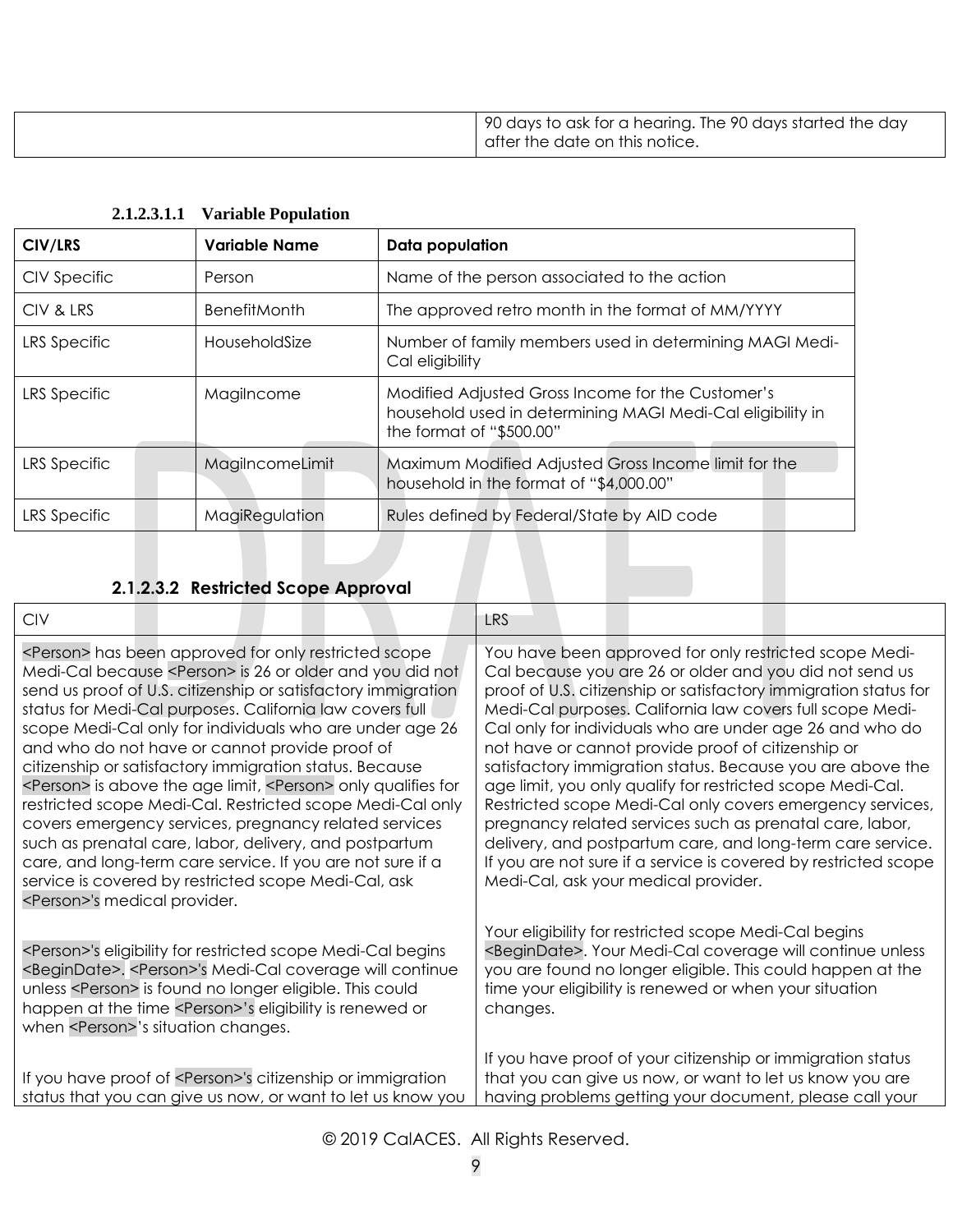| are having problems getting <person>'s document, please<br/>call your county worker at the number listed on this notice.<br/><person>'s benefits may change from restricted scope to<br/>full scope when you provide us with <person>'s documents.<br/>Full scope benefits allow you to see a doctor for all of your<br/>medical needs.</person></person></person> | county worker at the number listed on this notice. Your<br>benefits may change from restricted scope to full scope<br>when you provide us with your documents. Full scope<br>benefits allow you to see a doctor for all of your medical<br>needs.                                                                                                                                                                                                              |
|--------------------------------------------------------------------------------------------------------------------------------------------------------------------------------------------------------------------------------------------------------------------------------------------------------------------------------------------------------------------|----------------------------------------------------------------------------------------------------------------------------------------------------------------------------------------------------------------------------------------------------------------------------------------------------------------------------------------------------------------------------------------------------------------------------------------------------------------|
| We counted <person>'s household size and income to<br/>make our decision.</person>                                                                                                                                                                                                                                                                                 | We counted your household size and income to make our<br>decision.                                                                                                                                                                                                                                                                                                                                                                                             |
|                                                                                                                                                                                                                                                                                                                                                                    | For Medi-Cal, your household size is <householdsize> and<br/>your monthly household income is <magilncome>. The<br/>monthly Medi-Cal income limit for your household size is<br/><magilncomelimit>. Your income is below this limit, so you<br/>qualify for Medi-Cal. You received restricted scope Medi-<br/>Cal because you did not provide proof of your citizenship or<br/>satisfactory immigration status.</magilncomelimit></magilncome></householdsize> |
|                                                                                                                                                                                                                                                                                                                                                                    | <magiregulation> is the Regulation or law we relied on for<br/>this decision. If you think we made a mistake, you can<br/>appeal. See "Your Hearing Rights" on the back of the first<br/>page of this notice to learn how to appeal. You have only<br/>90 days to ask for a hearing. The 90 days started the day<br/>after the date on this notice.</magiregulation>                                                                                           |

| <b>CIV/LRS</b>      | <b>Variable Name</b> | Data population                                                                                                                             |
|---------------------|----------------------|---------------------------------------------------------------------------------------------------------------------------------------------|
| <b>CIV Specific</b> | Person               | Name of the person associated to the action                                                                                                 |
| CIV & LRS           | <b>BeginDate</b>     | Benefit month begin date in the format of Month DD,<br><b>YYYY</b><br>example: July 01, 2019                                                |
| LRS Specific        | HouseholdSize        | Size of the MAGI Household                                                                                                                  |
| LRS Specific        | Magilncome           | Modified Adjusted Gross Income for the Customer's<br>household used in determining MAGI Medi-Cal eligibility<br>in the format of "\$500.00" |
| <b>LRS Specific</b> | MagilncomeLimit      | Maximum Modified Adjusted Gross Income limit for the<br>household in the format of "\$4,000.00"                                             |
| LRS Specific        | MagiRegulation       | Rules defined by Federal/State by AID code                                                                                                  |

## **2.1.2.3.2.1 Variable Population**

## **2.1.2.3.3 Full scope to restricted scope**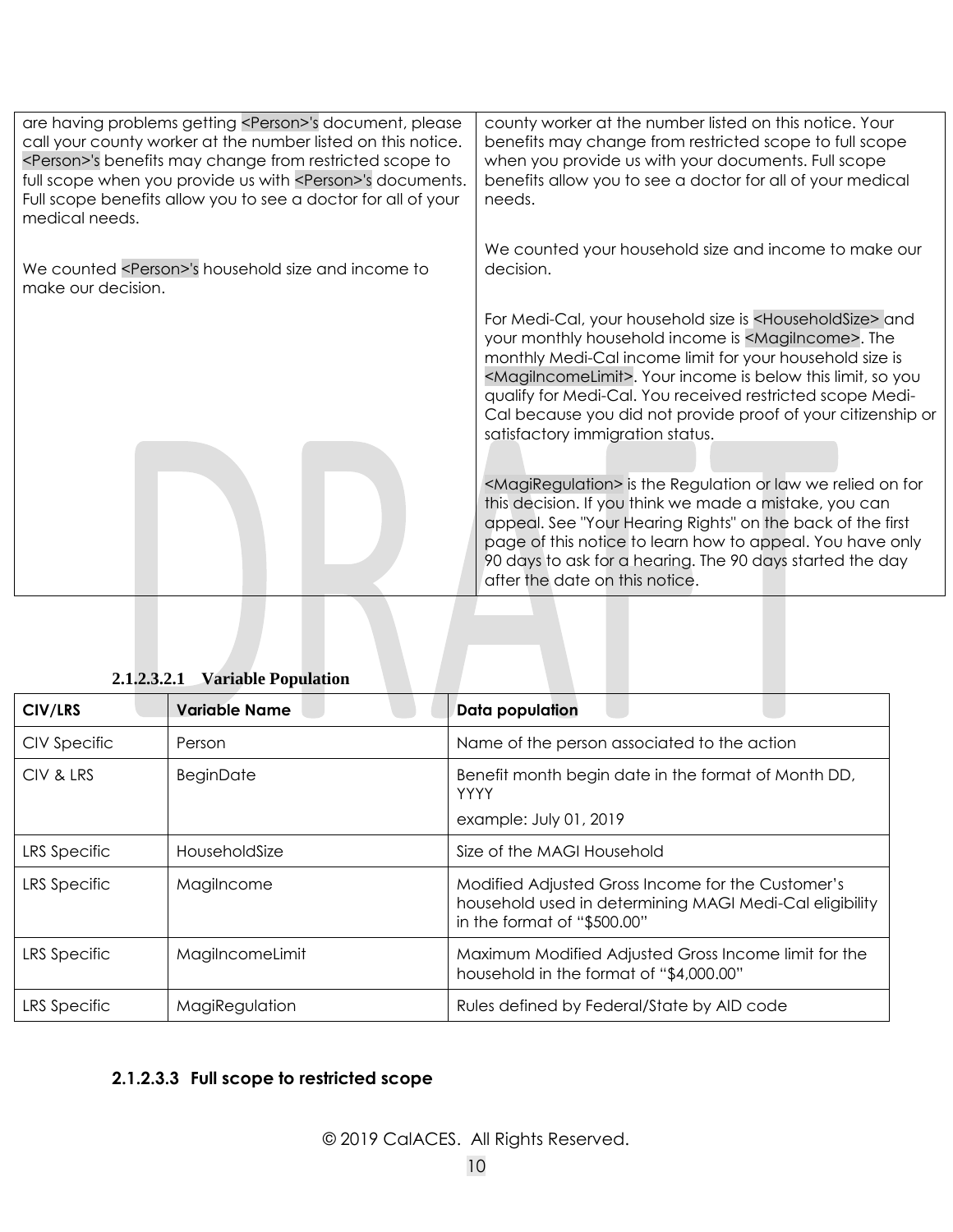| <b>CIV</b>                                                                                                                                                                                                                                                                                                                                                                                                                                                                                         | <b>LRS</b>                                                                                                                                                                                                                                                                                                                                                                                                                   |
|----------------------------------------------------------------------------------------------------------------------------------------------------------------------------------------------------------------------------------------------------------------------------------------------------------------------------------------------------------------------------------------------------------------------------------------------------------------------------------------------------|------------------------------------------------------------------------------------------------------------------------------------------------------------------------------------------------------------------------------------------------------------------------------------------------------------------------------------------------------------------------------------------------------------------------------|
| Important change to <person>'s benefits. <person>'s Medi-</person></person>                                                                                                                                                                                                                                                                                                                                                                                                                        | Important change to your benefits. Your Medi-Cal will                                                                                                                                                                                                                                                                                                                                                                        |
| Cal will change to restricted scope on <begindate>.</begindate>                                                                                                                                                                                                                                                                                                                                                                                                                                    | change to restricted scope on <begindate>.</begindate>                                                                                                                                                                                                                                                                                                                                                                       |
| <person>'s Medi-Cal is changing from full scope to</person>                                                                                                                                                                                                                                                                                                                                                                                                                                        | Your Medi-Cal is changing from full scope to restricted                                                                                                                                                                                                                                                                                                                                                                      |
| restricted scope because <person> is 26 or older and you</person>                                                                                                                                                                                                                                                                                                                                                                                                                                  | scope because you are 26 or older and you did not send us                                                                                                                                                                                                                                                                                                                                                                    |
| did not send us proof that <person> is a U.S. citizen or has</person>                                                                                                                                                                                                                                                                                                                                                                                                                              | proof that you are a U.S. citizen or have satisfactory                                                                                                                                                                                                                                                                                                                                                                       |
| satisfactory immigration status for Medi-Cal purposes. You                                                                                                                                                                                                                                                                                                                                                                                                                                         | immigration status for Medi-Cal purposes. You have not                                                                                                                                                                                                                                                                                                                                                                       |
| have not contacted us to let us know that you are trying to                                                                                                                                                                                                                                                                                                                                                                                                                                        | contacted us to let us know that you are trying to provide                                                                                                                                                                                                                                                                                                                                                                   |
| provide this proof. California law covers full scope Medi-                                                                                                                                                                                                                                                                                                                                                                                                                                         | this proof. California law covers full scope Medi-Cal only for                                                                                                                                                                                                                                                                                                                                                               |
| Cal only for individuals who are under age 26 and who do                                                                                                                                                                                                                                                                                                                                                                                                                                           | individuals who are under age 26 and who do not have or                                                                                                                                                                                                                                                                                                                                                                      |
| not have or cannot provide proof of citizenship or                                                                                                                                                                                                                                                                                                                                                                                                                                                 | cannot provide proof of citizenship or satisfactory                                                                                                                                                                                                                                                                                                                                                                          |
| satisfactory immigration status. Now that <person> is above</person>                                                                                                                                                                                                                                                                                                                                                                                                                               | immigration status. Now that you are above that age limit,                                                                                                                                                                                                                                                                                                                                                                   |
| that age limit, your Medi-Cal changed to restricted scope.                                                                                                                                                                                                                                                                                                                                                                                                                                         | your Medi-Cal changed to restricted scope.                                                                                                                                                                                                                                                                                                                                                                                   |
| Restricted scope Medi-Cal only covers emergency                                                                                                                                                                                                                                                                                                                                                                                                                                                    | Restricted scope Medi-Cal only covers emergency services,                                                                                                                                                                                                                                                                                                                                                                    |
| services, pregnancy related services such as prenatal                                                                                                                                                                                                                                                                                                                                                                                                                                              | pregnancy related services such as prenatal care, labor,                                                                                                                                                                                                                                                                                                                                                                     |
| care, labor, delivery, and postpartum care, and long-term                                                                                                                                                                                                                                                                                                                                                                                                                                          | delivery, and postpartum care, and long-term care                                                                                                                                                                                                                                                                                                                                                                            |
| care services. If you are not sure if a service is covered by                                                                                                                                                                                                                                                                                                                                                                                                                                      | services. If you are not sure if a service is covered by                                                                                                                                                                                                                                                                                                                                                                     |
| restricted scope, call <person>'s medical provider.</person>                                                                                                                                                                                                                                                                                                                                                                                                                                       | restricted scope, call your medical provider.                                                                                                                                                                                                                                                                                                                                                                                |
| If you have proof of <person>'s citizenship or immigration<br/>status that you can give us now, or want to let us know you<br/>are having problems getting <person>'s document, please<br/>call your county worker at the number listed on this notice.<br/><person>'s benefits may change from restricted scope to<br/>full scope when you send us <person>'s documents. Full<br/>scope benefits allow you to see a doctor for all of your<br/>medical needs.</person></person></person></person> | If you have proof of your citizenship or immigration status<br>that you can give us now, or want to let us know you are<br>having problems getting your document, please call your<br>county worker at the number listed on this notice. Your<br>benefits may change from restricted scope to full scope<br>when you send us your documents. Full scope benefits<br>allow you to see a doctor for all of your medical needs. |
| If you give us acceptable proof within one year,                                                                                                                                                                                                                                                                                                                                                                                                                                                   | If you give us acceptable proof within one year, your Medi-                                                                                                                                                                                                                                                                                                                                                                  |
| <person>'s Medi-Cal may change back to full scope Medi-</person>                                                                                                                                                                                                                                                                                                                                                                                                                                   | Cal may change back to full scope Medi-Cal starting the                                                                                                                                                                                                                                                                                                                                                                      |
| Cal starting the month <person>'s restricted benefits</person>                                                                                                                                                                                                                                                                                                                                                                                                                                     | month your restricted benefits began.                                                                                                                                                                                                                                                                                                                                                                                        |
| began.                                                                                                                                                                                                                                                                                                                                                                                                                                                                                             | In the meantime, your restricted scope Medi-Cal coverage                                                                                                                                                                                                                                                                                                                                                                     |
| In the meantime, <person>'s restricted scope Medi-Cal</person>                                                                                                                                                                                                                                                                                                                                                                                                                                     | will continue unless you are found no longer eligible. This                                                                                                                                                                                                                                                                                                                                                                  |
| coverage will continue unless <person> is found no longer</person>                                                                                                                                                                                                                                                                                                                                                                                                                                 | could happen at the time your eligibility is renewed or when                                                                                                                                                                                                                                                                                                                                                                 |
| eligible. This could happen at the time <person>'s eligibility</person>                                                                                                                                                                                                                                                                                                                                                                                                                            | your situation changes.                                                                                                                                                                                                                                                                                                                                                                                                      |
| is renewed or when <person>'s situation changes.</person>                                                                                                                                                                                                                                                                                                                                                                                                                                          | <magiregulation> is the Regulation or law we relied on for<br/>this decision. If you think we made a mistake, you can<br/>appeal. See "Your Hearing Rights" on the back of the first<br/>page of this notice to learn how to appeal. You have only<br/>90 days to ask for a hearing. The 90 days started the day<br/>after the date on this notice.</magiregulation>                                                         |

## **2.1.2.3.3.1 Variable Population**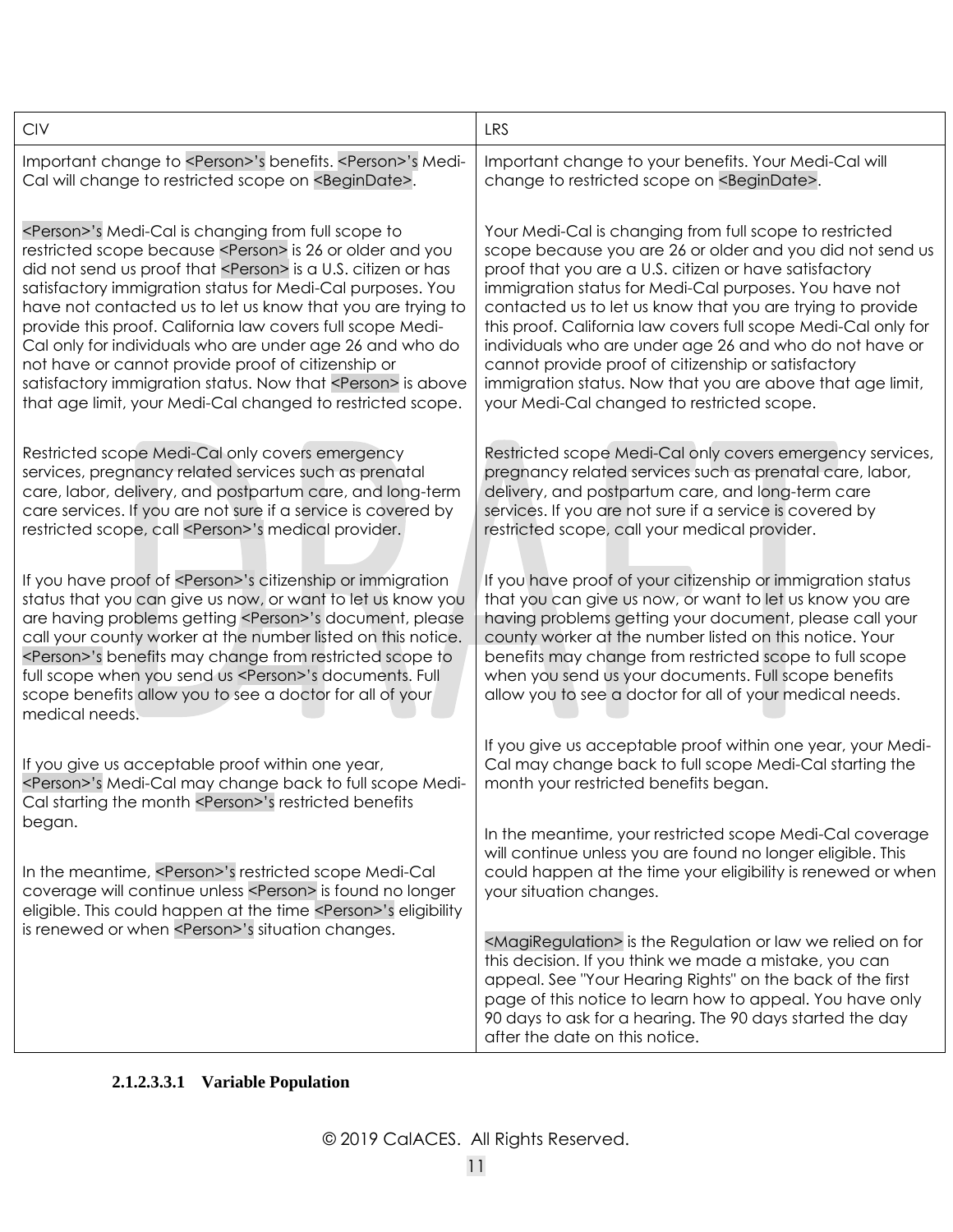| CIV/LRS      | <b>Variable Name</b> | Data population                                                                    |
|--------------|----------------------|------------------------------------------------------------------------------------|
| CIV Specific | Person               | Name of the person associated to the action                                        |
| CIV and LRS  | <b>BeginDate</b>     | Benefit month begin date in the format of Month DD, YYYY<br>example: July 01, 2019 |
| LRS Specific | MagiRegulation       | Rules defined by Federal/State by AID code                                         |

#### **2.1.2.3.4 Restricted scope to full scope**

| <b>CIV</b>                                                                                                                                                                                                                                                                                                                                                                                                                                                                                    | <b>LRS</b>                                                                                                                                                                                                                                                                                                                                                                                                             |
|-----------------------------------------------------------------------------------------------------------------------------------------------------------------------------------------------------------------------------------------------------------------------------------------------------------------------------------------------------------------------------------------------------------------------------------------------------------------------------------------------|------------------------------------------------------------------------------------------------------------------------------------------------------------------------------------------------------------------------------------------------------------------------------------------------------------------------------------------------------------------------------------------------------------------------|
| Good news! <person>'s Medi-Cal changed to full scope<br/>on <begindate>.</begindate></person>                                                                                                                                                                                                                                                                                                                                                                                                 | Good news! Your Medi-Cal changed to full scope on<br><begindate>.</begindate>                                                                                                                                                                                                                                                                                                                                          |
| <person>'s Medi-Cal is changing from restricted scope to<br/>full scope because you were able to prove <person>'s U.S.<br/>citizenship or satisfactory immigration status or <person> is<br/>under 26 years old. &lt; Person&gt;'s Medi-Cal coverage will<br/>continue unless <person> is found to be no longer eligible.<br/>This could happen at the time <person>'s eligibility is<br/>renewed or when <person>'s situation changes.</person></person></person></person></person></person> | Your Medi-Cal is changing from restricted scope to full<br>scope because you were able to prove your U.S. citizenship<br>or satisfactory immigration status or you are under 26 years<br>old. Your Medi-Cal coverage will continue unless you are<br>found to be no longer eligible. This could happen at the<br>time your eligibility is renewed or when your situation<br>changes.                                   |
| <person>'s eligibility for full scope Medi-Cal benefits may<br/>cover past months. If you paid for medical care that was<br/>not an emergency, pregnancy related, or long-term care<br/>service while <person> had restricted Medi-Cal benefits,<br/>you may be able to get your money back. Call Beneficiary<br/>Services at the Department of Health Care Services for<br/>answers to your reimbursement questions at 1-916-403-<br/>2007.</person></person>                                | Your eligibility for full scope Medi-Cal benefits may cover<br>past months. If you paid for medical care that was not an<br>emergency, pregnancy related, or long-term care service<br>while you had restricted Medi-Cal benefits, you may be<br>able to get your money back. Call Beneficiary Services at<br>the Department of Health Care Services for answers to your<br>reimbursement questions at 1-916-403-2007. |
|                                                                                                                                                                                                                                                                                                                                                                                                                                                                                               | <magiregulation> is the Regulation or law we relied on for<br/>this decision. If you think we made a mistake, you can<br/>appeal. See "Your Hearing Rights" on the back of the first<br/>page of this notice to learn how to appeal. You have only<br/>90 days to ask for a hearing. The 90 days started the day<br/>after the date on this notice.</magiregulation>                                                   |

### **2.1.2.3.4.1 Variable Population**

| CIV/LRS      | <b>Variable Name</b> | Data population                                                                    |
|--------------|----------------------|------------------------------------------------------------------------------------|
| CIV Specific | Person               | Name of the person associated to the action                                        |
| CIV and LRS  | <b>BeginDate</b>     | Benefit month begin date in the format of Month DD, YYYY<br>example: July 01, 2019 |
| LRS Specific | MagiRegulation       | Rules defined by Federal/State by AID code                                         |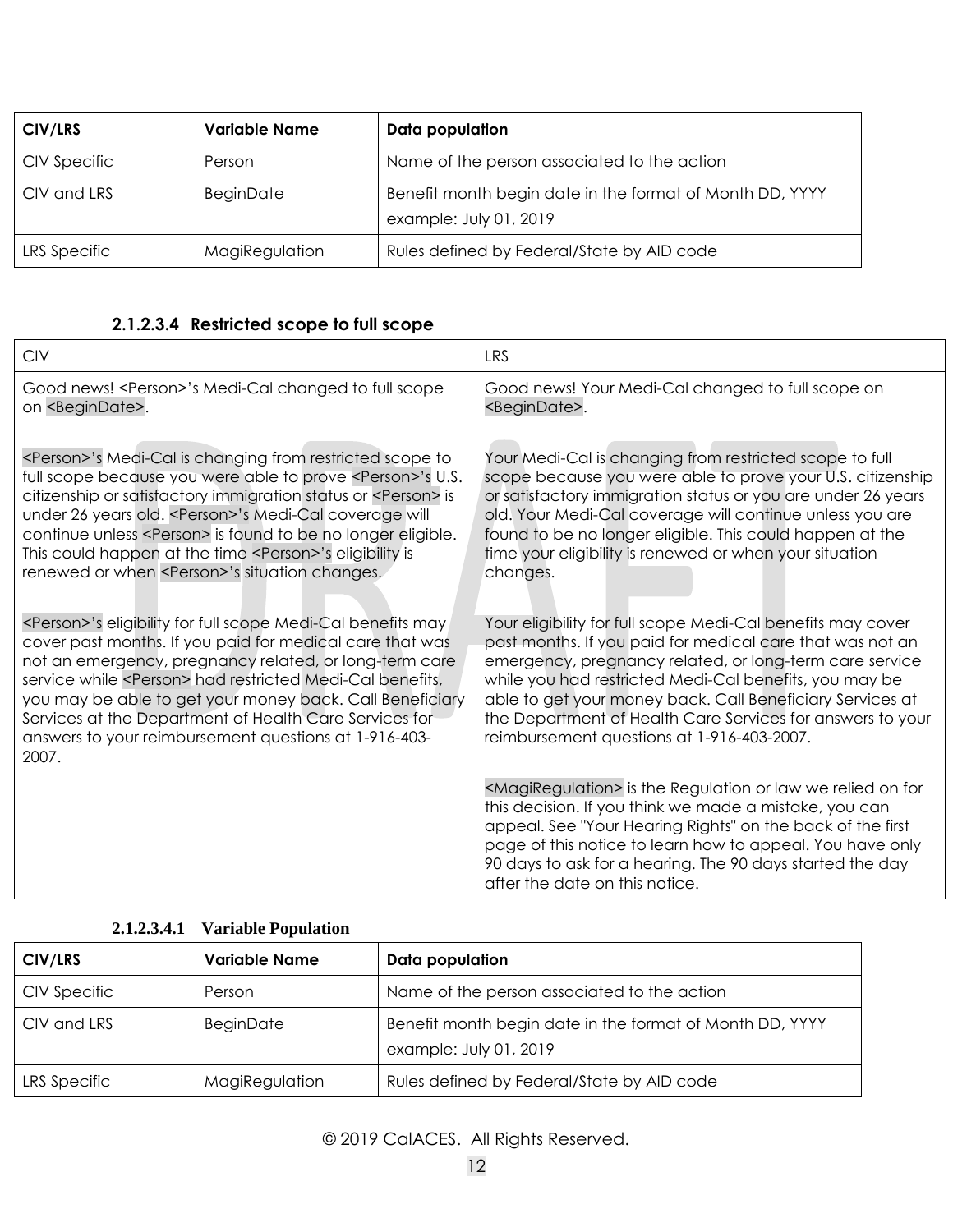## **2.1.2.4 Regulations**

The regulations of the existing fragments will be used for the corresponding new fragments.

- CIV CODE DETL with CATGRY  $ID = 662$ 
	- o Fragment ID 494 for Restricted to full scope change
	- o Fragment ID 493 for full to restricted scope
	- o Fragment ID 492 for restricted approval
	- o Fragment ID 491 for retro restricted approval
- LRS CODE DETL with CATGRY ID = 662
	- o Fragment ID 7028 for Restricted to full scope change
	- o Fragment ID 7027 for full to restricted scope
	- o Fragment ID 7009 for restricted approval
	- o Fragment ID 7008 for retro restricted approval

Supporting Document #10 has the regulations for the existing fragments.

Note: LRS - Due to current technical difficulties the newly added Spanish NOA will have regulations listed in English.

## **2.1.2.5 Update MAGI Information Message – CIV only**

- 1) Update the MSG\_MAGI\_INFORMATION\_MESSAGE fragment to populate the text **"<Person> received restricted scope Medi-Cal because you did not provide proof of <Person>'s U.S. citizenship or satisfactory immigration status."** along with the existing message when the following new fragments are populated on the NOA.
	- Restricted-Scope Retro Approval
	- Restricted-Scope Approval

| <b>Existing Verbiage</b>                                                                                                                                                                                                                                                                                                                                                                                   | Updated verbiage to populate on Restricted-<br><b>Scope Retro Approval and Restricted-Scope</b><br><b>Approval NOAs</b>                                                                                                                                                                                                                                                                                                                                                                                                                                                                   |
|------------------------------------------------------------------------------------------------------------------------------------------------------------------------------------------------------------------------------------------------------------------------------------------------------------------------------------------------------------------------------------------------------------|-------------------------------------------------------------------------------------------------------------------------------------------------------------------------------------------------------------------------------------------------------------------------------------------------------------------------------------------------------------------------------------------------------------------------------------------------------------------------------------------------------------------------------------------------------------------------------------------|
| For Medi-Cal, <person>'s household size is<br/><householdsize> and , <person>'s monthly<br/>household income is <magilncome>. The<br/>monthly Medi-Cal income limit for <person>'s<br/>household size is <magilncomelimit>.<br/><person>'s income is below this limit, so<br/><person> qualifies for Medi-Cal.</person></person></magilncomelimit></person></magilncome></person></householdsize></person> | For Medi-Cal, <person>'s household size is<br/><householdsize> and , <person>'s monthly<br/>household income is <magilncome>. The<br/>monthly Medi-Cal income limit for <person>'s<br/>household size is <magilncomelimit>.<br/><person>'s income is below this limit, so<br/><person> qualifies for Medi-Cal. <person><br/>received restricted scope Medi-Cal because<br/>you did not provide proof of <person>'s U.S.<br/>citizenship or satisfactory immigration status.</person></person></person></person></magilncomelimit></person></magilncome></person></householdsize></person> |

<span id="page-12-0"></span>Note: The above update is for both English and Spanish fragments. Spanish translations for the added verbiage will be attached to Supporting document #11.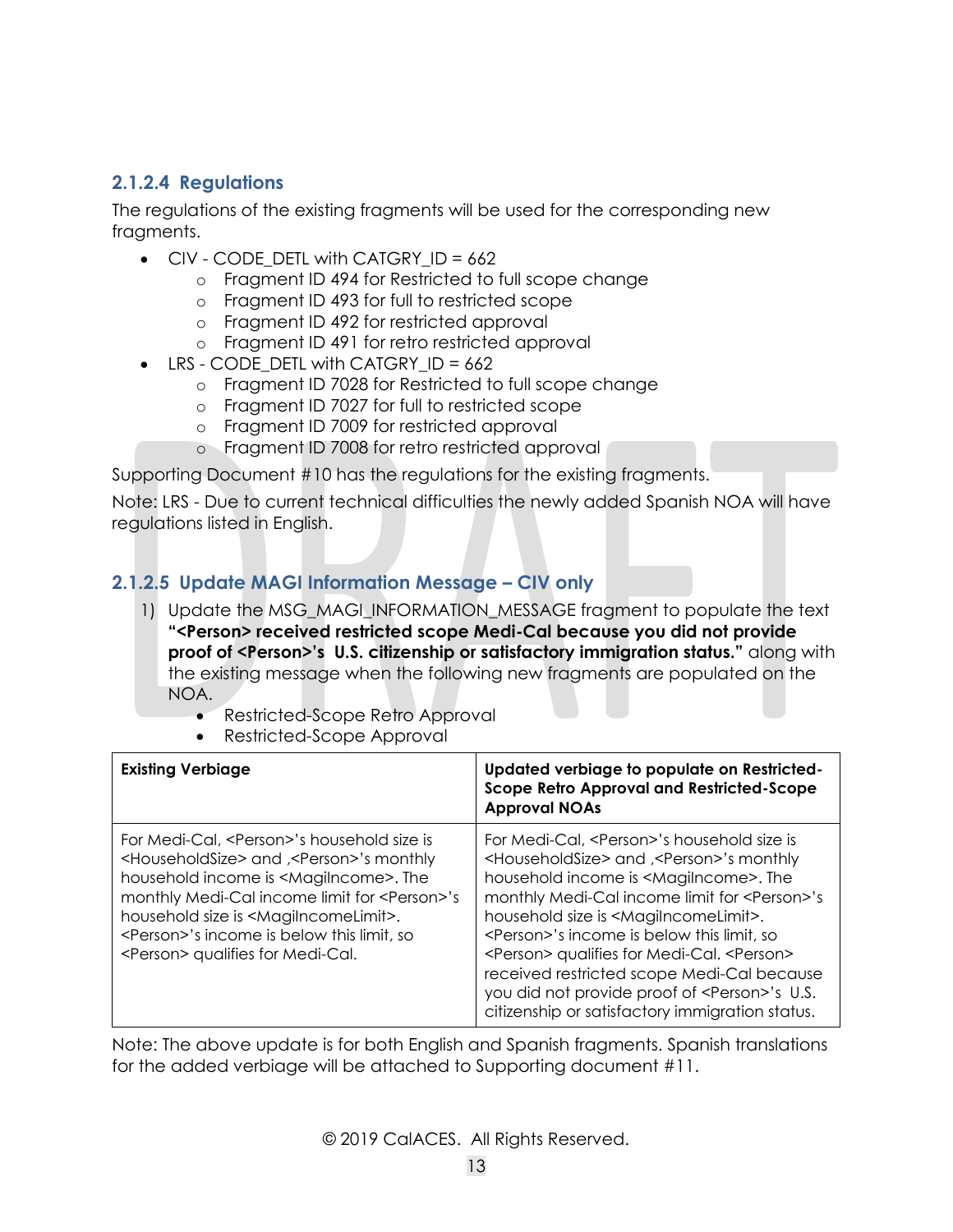## **3 SUPPORTING DOCUMENTS**

| <b>Number</b>  | <b>Functional Area</b> | <b>Description</b>                                           | <b>Attachment</b>                               |
|----------------|------------------------|--------------------------------------------------------------|-------------------------------------------------|
| 1              | Correspondence         | <b>Existing MAGI - Restricted</b><br>Scope - Retro NOA       | NOA_H906A_7008_F<br>DD.docx                     |
| $\overline{2}$ | Correspondence         | <b>Existing MAGI - Restricted</b><br>Scope - Approval NOA    | NOA_H907A_7009_F<br>DD.docx                     |
| 3              | Correspondence         | Existing MAGI - Full Scope to<br>Restricted Scope NOA        | NOA_H801C_7027_F<br>DD.docx                     |
| 4              | Correspondence         | <b>Existing MAGI - Restricted</b><br>Scope to Full Scope NOA | NOA_H802C_7028_F<br>DD.docx                     |
| 5              | Correspondence         | New MAGI - Restricted<br>Scope - Retro NOA                   | <b>Restricted Scope</b><br>Retro.docx           |
| 6              | Correspondence         | New MAGI - Restricted<br>Scope - Approval NOA                | Restricted<br>Scope.docx                        |
| 7              | Correspondence         | New MAGI - Full Scope to<br>Restricted Scope NOA             | <b>Full Scope to</b><br>Restricted Scope.do     |
| 8              | Correspondence         | New MAGI - Restricted<br>Scope to Full Scope NOA             | Restricted Scope to<br>Full Scope.docx          |
| 9              | Correspondence         | <b>Existing Fragments Verbiage</b>                           | <b>Existing Fragment</b><br>Verbiage SCR CIV-10 |